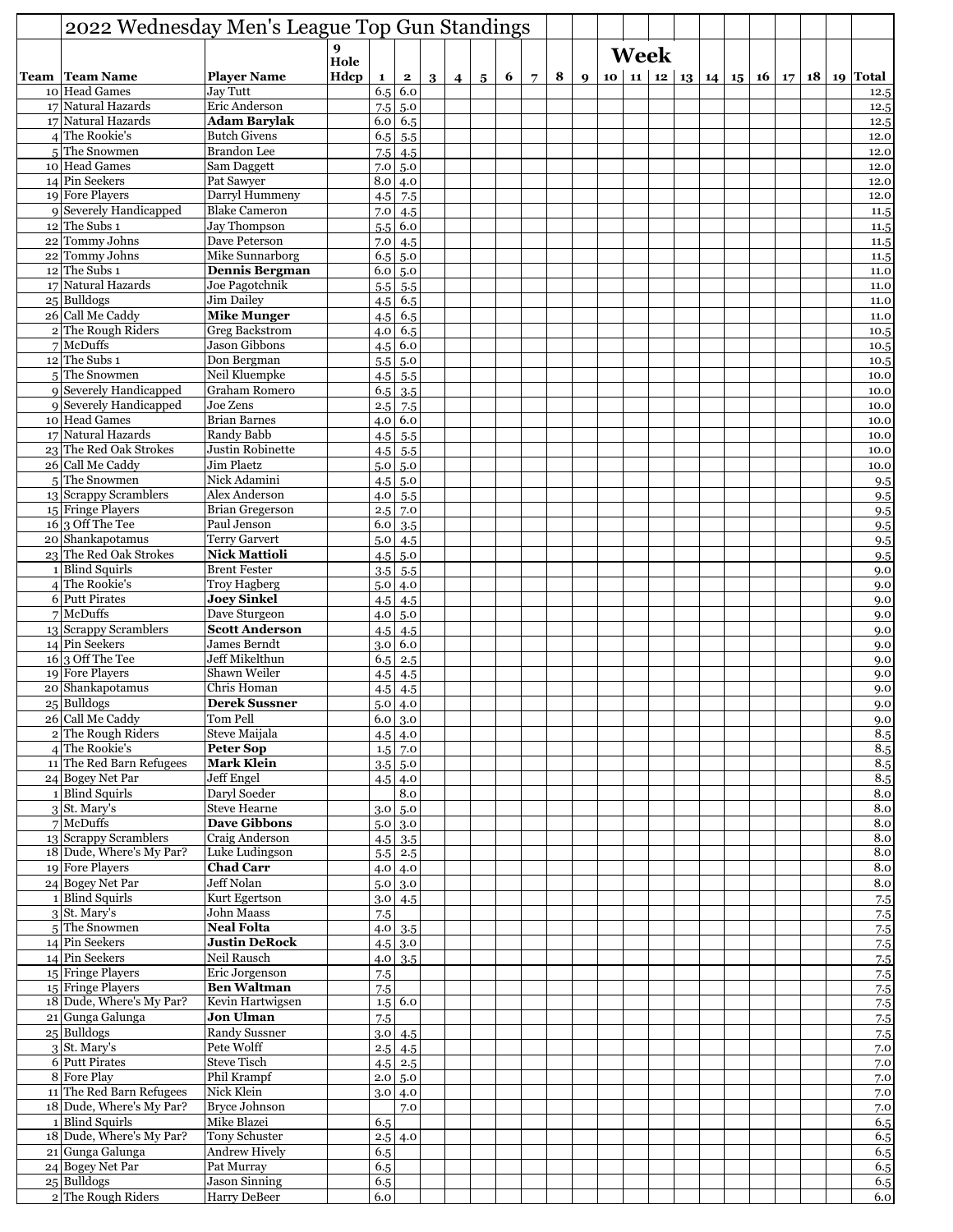| $3$ St. Mary's                                    | <b>Rick Specken</b>                      | 6.0        |            |  |  |  |  |  |  |  |  | 6.0        |
|---------------------------------------------------|------------------------------------------|------------|------------|--|--|--|--|--|--|--|--|------------|
| 4 The Rookie's<br>8 Fore Play                     | Dennis Dvorak                            | 1.5        | 4.5        |  |  |  |  |  |  |  |  | 6.0        |
| 20 Shankapotamus                                  | <b>Cory Lommel</b><br><b>Matt Bakker</b> | 6.0<br>6.0 |            |  |  |  |  |  |  |  |  | 6.0<br>6.0 |
| 22 Tommy Johns                                    | Benji Rashleger                          | 2.5        | 3.5        |  |  |  |  |  |  |  |  | 6.0        |
| 2 The Rough Riders                                | Tom Janas                                | 2.5        | 3.0        |  |  |  |  |  |  |  |  | 5.5        |
| 6 Putt Pirates                                    | <b>Jim Buffaro</b>                       |            | 5.5        |  |  |  |  |  |  |  |  | 5.5        |
| $7$ McDuffs                                       | Derek Eley                               |            | 5.5        |  |  |  |  |  |  |  |  | 5.5        |
| 18 Dude, Where's My Par?                          | Dasuson Bobien                           | 5.5        |            |  |  |  |  |  |  |  |  | $5.5\,$    |
| 23 The Red Oak Strokes<br>24 Bogey Net Par        | John Segris<br>Mike Hammerseng           |            | 5.5<br>5.5 |  |  |  |  |  |  |  |  | 5.5        |
| 1 Blind Squirls                                   | <b>Duane Sather</b>                      | 3.5        | 1.5        |  |  |  |  |  |  |  |  | 5.5<br>5.0 |
| 6 Putt Pirates                                    | <b>Tim Sonnek</b>                        | 5.0        |            |  |  |  |  |  |  |  |  | 5.0        |
| 6 Putt Pirates                                    | Mike Welz                                |            | 5.0        |  |  |  |  |  |  |  |  | 5.0        |
| 8 Fore Play                                       | John Weber                               | 5.0        |            |  |  |  |  |  |  |  |  | 5.0        |
| 8 Fore Play                                       | Isaac Wales                              |            | 5.0        |  |  |  |  |  |  |  |  | 5.0        |
| 8 Fore Play<br>8 Fore Play                        | Luke<br>Frank                            |            | 5.0<br>5.0 |  |  |  |  |  |  |  |  | 5.0<br>5.0 |
| 11 The Red Barn Refugees                          | Damian Griggs                            | 1.5        | 3.5        |  |  |  |  |  |  |  |  | 5.0        |
| 15 Fringe Players                                 | Rich Hebl                                |            | 5.0        |  |  |  |  |  |  |  |  | 5.0        |
| $3$ St. Mary's                                    | Tim Tapper                               |            | 4.5        |  |  |  |  |  |  |  |  | 4.5        |
| 6 Putt Pirates                                    | Jason McDonald                           | 4.5        |            |  |  |  |  |  |  |  |  | 4.5        |
| 11 The Red Barn Refugees<br>13 Scrappy Scramblers | Mike Ibrahim<br><b>Rex Rewarts</b>       | 4.5        |            |  |  |  |  |  |  |  |  | 4.5        |
| 15 Fringe Players                                 | Nathan Jones                             | 4.5        | 4.5        |  |  |  |  |  |  |  |  | 4.5<br>4.5 |
| 15 Fringe Players                                 | Nate Matti                               |            | 4.5        |  |  |  |  |  |  |  |  | 4.5        |
| 19 Fore Players                                   | Sam Biorklund                            |            | 4.5        |  |  |  |  |  |  |  |  | 4.5        |
| 24 Bogey Net Par                                  | Nate                                     | 4.5        |            |  |  |  |  |  |  |  |  | 4.5        |
| 13 Scrappy Scramblers                             | Shawn Anderson                           |            | 4.0        |  |  |  |  |  |  |  |  | 4.0        |
| 20 Shankapotamus<br>22 Tommy Johns                | Doug<br><b>Mike Kevitt</b>               | 2.0        | 4.0<br>2.0 |  |  |  |  |  |  |  |  | 4.0<br>4.0 |
| 24 Bogey Net Par                                  | <b>Jeff Tenney</b>                       |            | 4.0        |  |  |  |  |  |  |  |  | 4.0        |
| 11 The Red Barn Refugees                          | Mark Milner                              |            | 3.5        |  |  |  |  |  |  |  |  | 3.5        |
| $12$ The Subs 1                                   | Herb Miller                              |            | 3.5        |  |  |  |  |  |  |  |  | 3.5        |
| $16 3$ Off The Tee                                | Erik Nymo                                |            | 3.5        |  |  |  |  |  |  |  |  | 3.5        |
| 21 Gunga Galunga<br>21 Gunga Galunga              | Jessie Jurrik<br>Mike                    | 3.5        |            |  |  |  |  |  |  |  |  | 3.5        |
| $25$ Bulldogs                                     | Mark Welch                               | 3.5        | 3.5        |  |  |  |  |  |  |  |  | 3.5<br>3.5 |
| 2 The Rough Riders                                | <b>Bill McMullen</b>                     |            | 3.0        |  |  |  |  |  |  |  |  | 3.0        |
| $7$ McDuffs                                       | <b>Bill Tyckoson</b>                     |            |            |  |  |  |  |  |  |  |  |            |
|                                                   |                                          | 3.0        |            |  |  |  |  |  |  |  |  | 3.0        |
| 9 Severely Handicapped                            | <b>Randy Nelson</b>                      | 2.0        | 1.0        |  |  |  |  |  |  |  |  | 3.0        |
| 10 Head Games                                     | <b>Jesse Loether</b>                     | 3.0        |            |  |  |  |  |  |  |  |  | 3.0        |
| $16 3$ Off The Tee                                | <b>Marty Schmidt</b>                     | 3.0        |            |  |  |  |  |  |  |  |  | 3.0        |
| 26 Call Me Caddy<br>8 Fore Play                   | <b>Alex Sievers</b>                      | 1.0        | 2.0        |  |  |  |  |  |  |  |  | 3.0        |
| 10 Head Games                                     | Chris Koelbs<br><b>Peter Daggett</b>     | 2.5        | 2.5        |  |  |  |  |  |  |  |  | 2.5        |
| $12$ The Subs 1                                   | Paul Shute                               | 2.5        |            |  |  |  |  |  |  |  |  | 2.5<br>2.5 |
| 19 Fore Players                                   | Shawn Brown                              | 2.5        |            |  |  |  |  |  |  |  |  | 2.5        |
| 20 Shankapotamus                                  | Andy Corbo                               |            | 2.0        |  |  |  |  |  |  |  |  | 2.0        |
| $3$ St. Mary's                                    | <b>Jack Delaney</b>                      |            | 1.5        |  |  |  |  |  |  |  |  | 1.5        |
| $16\overline{)3}$ Off The Tee                     | Dave Nordeen<br><b>Tyler Holmer</b>      | 1.5        |            |  |  |  |  |  |  |  |  | 1.5        |
| 23 The Red Oak Strokes<br>1 Blind Squirls         | Frank Mack                               | 1.5        |            |  |  |  |  |  |  |  |  | 1.5<br>0.0 |
| 1 Blind Squirls                                   | Jim Lisignoli                            |            |            |  |  |  |  |  |  |  |  | 0.0        |
| 2 The Rough Riders                                | Larry Elsen                              |            |            |  |  |  |  |  |  |  |  | 0.0        |
| 2 The Rough Riders                                | Todd Detunca                             |            |            |  |  |  |  |  |  |  |  | 0.0        |
| 2 The Rough Riders                                | Larry Hutchins                           |            |            |  |  |  |  |  |  |  |  | 0.0        |
| 2 The Rough Riders                                | Cole Backstrom                           |            |            |  |  |  |  |  |  |  |  | 0.0        |
| 2 The Rough Riders                                | Joe McDonald<br><b>Ed Maass</b>          |            |            |  |  |  |  |  |  |  |  | 0.0<br>0.0 |
| $3$ St. Mary's<br>$3$ St. Mary's                  | Willy Komarek                            |            |            |  |  |  |  |  |  |  |  | 0.0        |
| $3$ St. Mary's                                    | <b>Bill Komerick</b>                     |            |            |  |  |  |  |  |  |  |  | 0.0        |
| 4 The Rookie's                                    | Denny Wollan                             |            |            |  |  |  |  |  |  |  |  | 0.0        |
| 4 The Rookie's                                    | Gerry Smith                              |            |            |  |  |  |  |  |  |  |  | 0.0        |
| 5The Snowmen                                      | Aaron Stegman                            |            |            |  |  |  |  |  |  |  |  | 0.0        |
| 5 The Snowmen                                     | Doug Koch                                |            |            |  |  |  |  |  |  |  |  | 0.0        |
| 5The Snowmen                                      | <b>Nick Etzel</b>                        |            |            |  |  |  |  |  |  |  |  | 0.0<br>0.0 |
| 5The Snowmen<br>6 Putt Pirates                    | Tom Adamini<br>Mark Petersen             |            |            |  |  |  |  |  |  |  |  | 0.0        |
| 6 Putt Pirates                                    | Preston Husum                            |            |            |  |  |  |  |  |  |  |  | 0.0        |
| 6 Putt Pirates                                    | Mark Buettene                            |            |            |  |  |  |  |  |  |  |  | 0.0        |
| $7$ McDuffs                                       | Dan Bane                                 |            |            |  |  |  |  |  |  |  |  | 0.0        |
| $7$ McDuffs                                       | <b>Todd Benson</b>                       |            |            |  |  |  |  |  |  |  |  | 0.0        |
| $7$ McDuffs                                       | Dave Ritz                                |            |            |  |  |  |  |  |  |  |  | 0.0        |
| 8 Fore Play<br>8 Fore Play                        | Kary Oeffling<br>Mike Weber              |            |            |  |  |  |  |  |  |  |  | 0.0<br>0.0 |
| 9 Severely Handicapped                            | <b>Syver Amundson</b>                    |            |            |  |  |  |  |  |  |  |  | 0.0        |
| 9 Severely Handicapped<br>10 Head Games           | Dan Lawrence<br>Mike Zaback              |            |            |  |  |  |  |  |  |  |  | 0.0<br>0.0 |